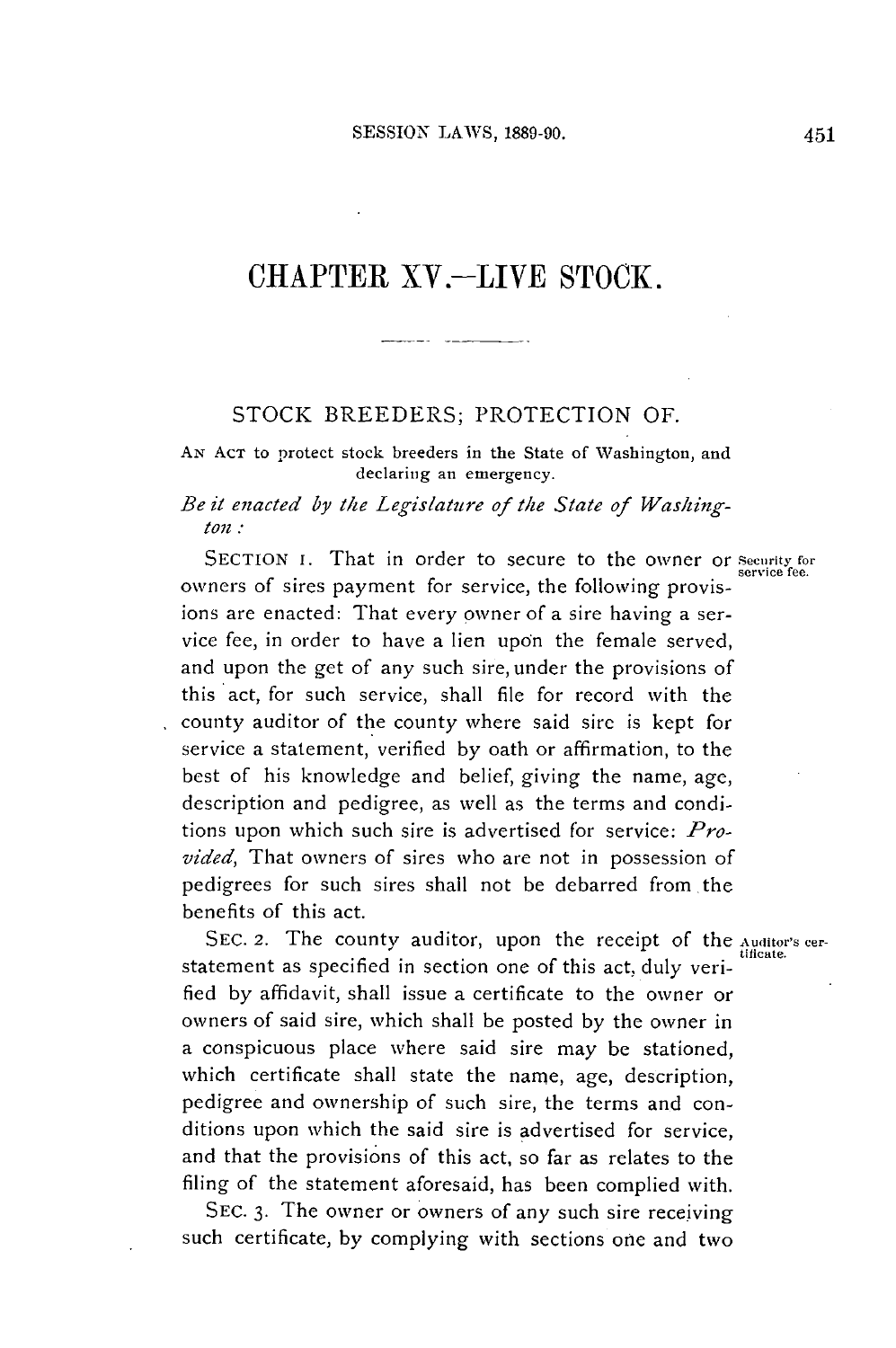of this act, shall obtain and have a lien upon the female served for the period of one year from the date of service, or upon the get of any such sire for the period of one year from the date of birth of such get: *Provided, Said* **o1wnernust ie** owner or owners shall file for record a statement of ac- **Statement of account.** count, verified **by** affidavit, with the county auditor of the county wherein the service has been rendered, of the amount due such owner or owners for said service, together with a description of the female served, within six months from the date of service or date of birth, as the case may *be: Provided further,* That the lien upon the get of any such sire shall be a preferred lien.

**Foreclosure. SEC.** 4. Liens under this act to **be** foreclosed in the same manner as liens upon other personal property are foreclosed.

**Fees. SEC. 5.** For filing certificate, making copy of such affidavit, and the certificate of date of such filing, the clerk of record shall be entitled to the same fees as are provided **by** law for similar service in regard to chattel mortgages.

> SEc. **6.** Whereas, an emergency exists, therefore this act shall **be** in force from and after its passage.

Approved February 14, 1890.

## BREEDING ANIMALS; **LICENSING** OF; **ACT** REPEALED.

الماديا بصاد بتبيتها

**AN ACT** to repeal Chapter **70 of** the laws enacted **by** the Legislature of the Territory of Washington, approved February **2, A. D.** 1888, **-** relating to licensing of animals kept for breeding purposes for hire.

### *Be it enacted by* the *Legislature of the State of Washington.-*

**SECTION** i. That an act entitled "An act relating to licensing of animals kept for breeding purposes for hire," approved February **2, A. D.** 1888, is hereby repealed.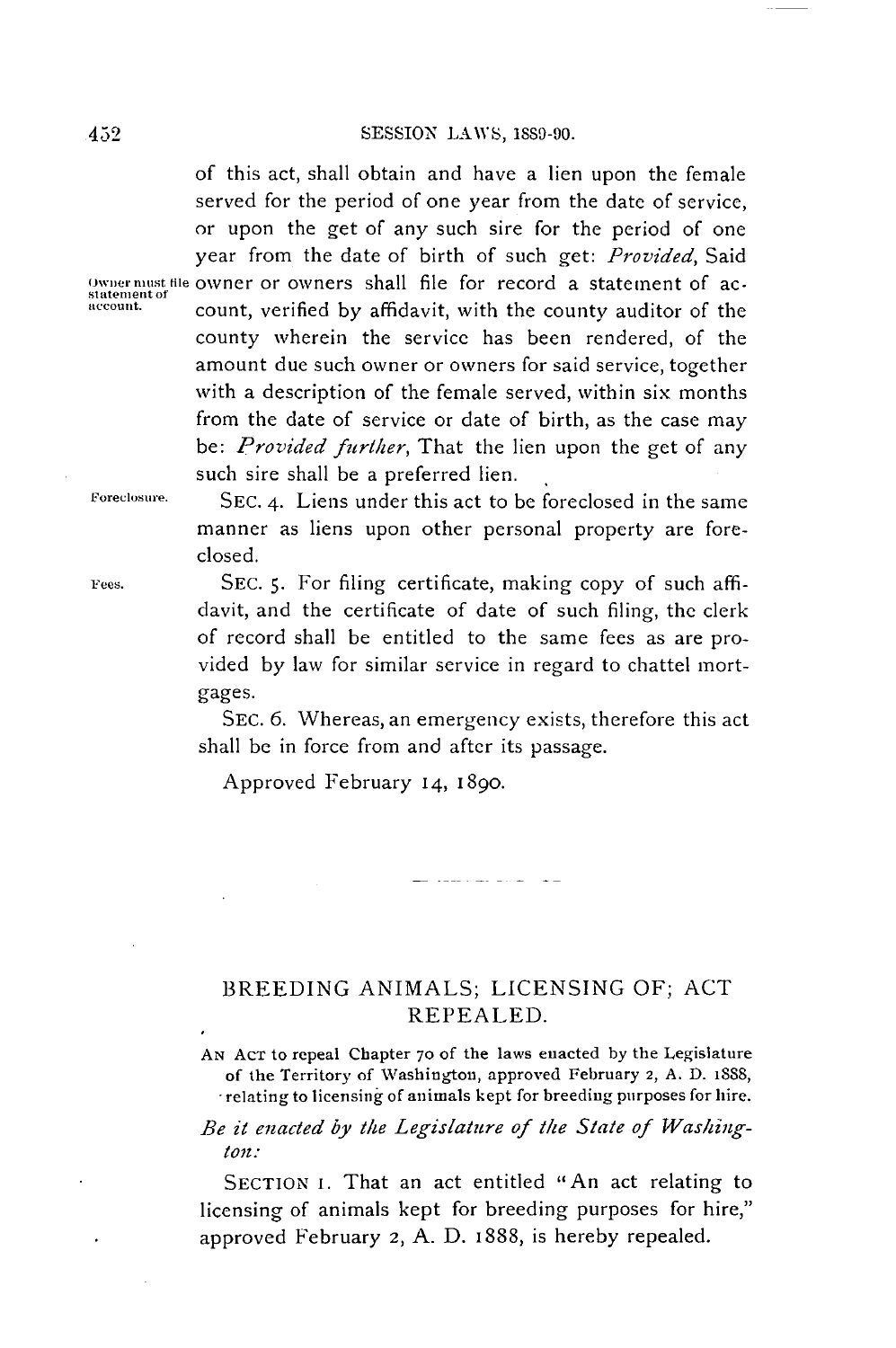**SEc.** 2. Whereas, an emergency exists; therefore, this act shall be in force from and after its approval **by** the governor.

Approved February **28, 1890.**

## **BULLS;** TO PROHIBIT THE **RUNNING AT** LARGE OF.

**AN AcT** to prevent bulls from running at large during certain seasons, and providing remedies therefor.

## *Be it enacted by the Legislature of the State of Washington:*

**SECTION I.** It shall be lawful for any person having cows or heifers running at large in this state to take up or capture and castrate, at the risk of the owner, at any time between the first day of March and the fifteenth day of June, any bull above the age of ten months found running Limit of age. at large out of the enclosed grounds of the owner or keeper, and if the said animal shall die, as a result of such castration, the owner shall have no recourse against the person who shall have taken up or captured and castrated, or caused to be castrated, the said animal: *Provided, Such* act of castration shall have been skilfully done **by** a person accustomed to doing the same: *And provided further,* That if the person so taking up or capturing such bull, or causing him to be so taken up or captured, shall know the owner or keeper of such animal, and shall know that said animal is being kept for breeding purposes, it shall be his duty forthwith to notify such owner or keeper of the tak- Notice to ing up of said animal, and if such owner or keeper shall not within two days after being so notified pay for the keeping of said animal at the rate of **fifty** cents per day, and take and safely keep said animal thereafter within his own enclosures, then it shall **be** lawful for the taker-up of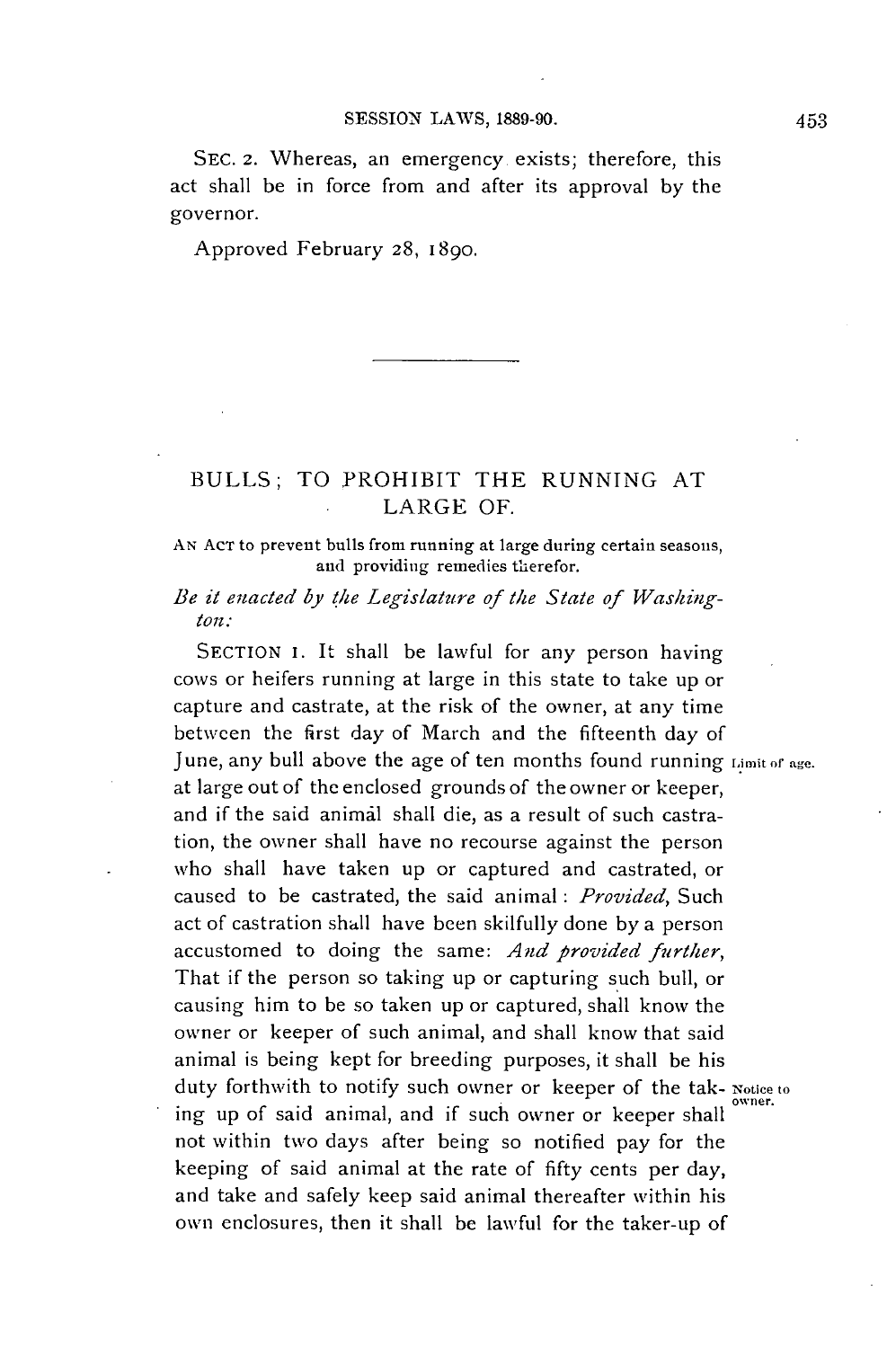said animal to castrate the same, and the owner thereof shall pay for such act of castration the sum of one dollar and **fifty** cents, if done skilfully, as hereinbefore required, and shall also pay for the keeping of said animal as above provided, and the amount for which he may be liable therefor may **be** recovered in an action at law in any court having jurisdiction thereof: *And provided further,* That if said **Animals found** animal should **be** found running at large a third time **at large third tine within one** within the same year, and within the prohibited dates hereinbefore mentioned, it shall be lawful for any person to capture and castrate him without giving any notice to the owner or keeper whatever.

> **SEC. 2.** This act shall take effect and be in force from and after its approval **by** the governor, an emergency existing therefor in the fact that, without this clause, it would not become effective in time to protect stock raisers before the spring of the year eighteen hundred and ninety-one.

Approved March *14,* **1890.**

## **SWINE;** TO PROHIBIT THE **RUNNING AT** LARGE OF.

**AN AcT** to restrain swine from running at large, providing penalties, and prescribing the manner of appraisement and collection of damages.

*Be it enacted by the Legislature of the State of Washington:*

**SECTION i.** That it shall be unlawful for the owner or owners of any swine to allow them to run at large in any county in the state.

rrespass. **SEC. 2. If** any swine shall be suffered to run at large in any county of this state contrary to the provisions of this act, and shall trespass upon the land of any person, the owner or person having possession of such swine shall be liable for all damages the owner or occupant of such land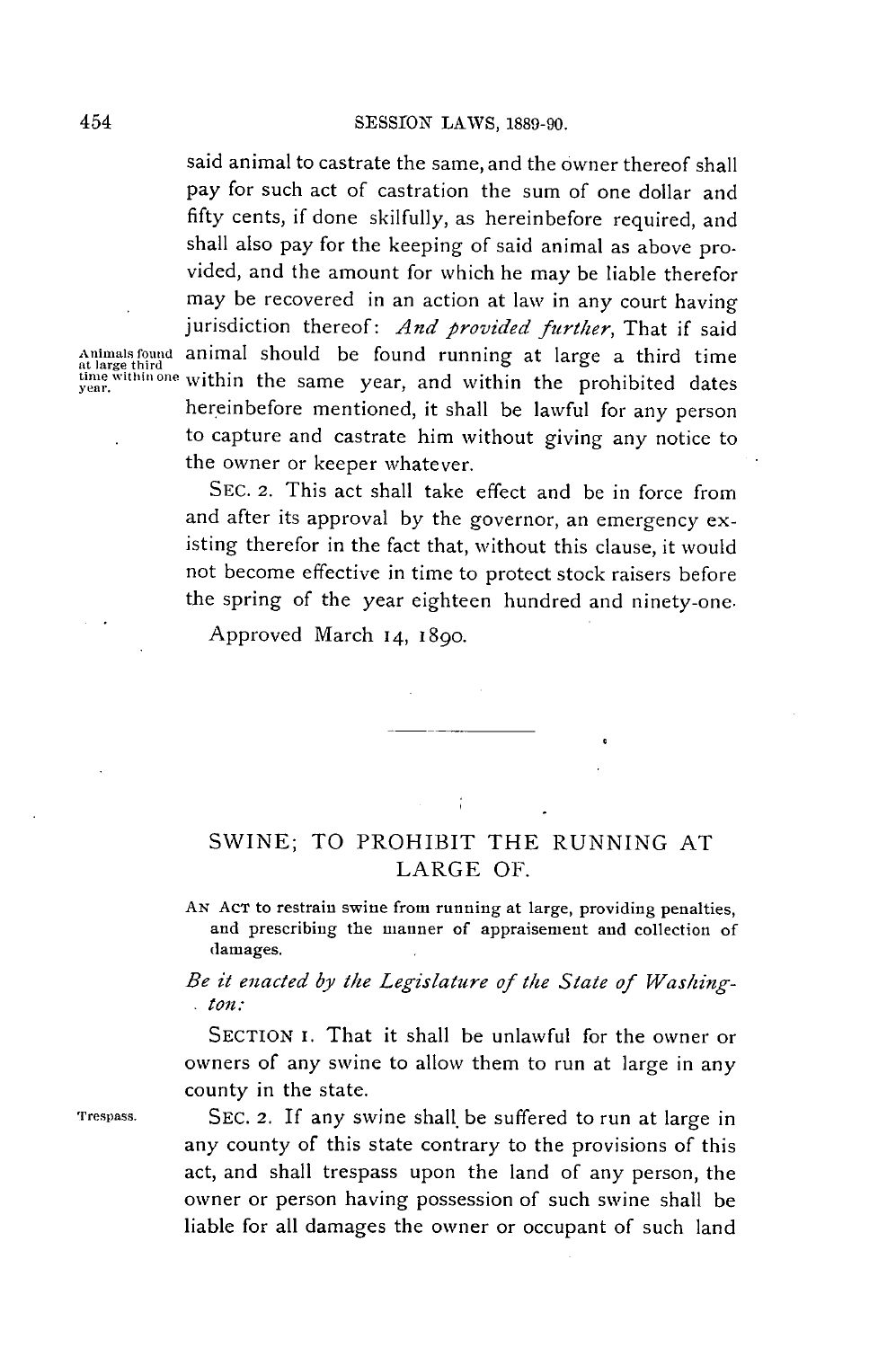may sustain **by** reason of such trespass; and for a second or subsequent act of trespass **by** such swine, such owner **Ownerlable.** or person shall be liable for treble the amount of damages done **by** the same, such damages may be recovered in a civil action before any justice of the peace.

**SEC. 3. If** any swine shall be found running at large contrary to the provisions of this act, it shall be lawful for Lawful to reany person to restrain the same forthwith and give the owner, if known, notice in writing that he has restrained **Notice to** said swine, and the amount of damages he claims in the premises, and requiring the owner to take said swine away and pay such damages. If such owner fails to comply with the provisions of this section within three days after receiving such notice, or if the owner of such swine be unknown, such swine shall be deemed to be strays, and shall be dealt with in the same manner and under like proceedings as required **by** the estray law.

**SEC.** 4. **If** the owner of such swine so restrained shall object to the damages claimed **by** the person having such swine in possession, and the parties cannot agree upon the same, either party may apply to any justice of the peace of the precinct, and if there be no justice of the peace in the precinct, then the nearest justice in [the] county, for the appointment of appraisers to assess the damages done **by** such swine, and the reasonable cost of taking up and keeping the same; and it shall be the duty of such justice of the peace to issue notice to three disinterested freeholders **Arbitration or** damages. of the precinct to appear upon the premises where such swine may be and assess the damages as herein required.

**SEC. 5.** The persons so notified, or any two of them attending, shall take an oath that they will fairly and impartially assess the damages in controversy, and they shall make out, sign and deliver to each party a written statement of their appraisement of damages in the premises, and upon the payment of the damages and expenses allowed **by** such appraisers the owner shall be entitled to take his swine away; and if refused, the same may maintain an action therefor, as in other cases of wrongful taking or detention of property.

SEC. 6. The justice of the peace shall be allowed a fee *Justice's fees*.